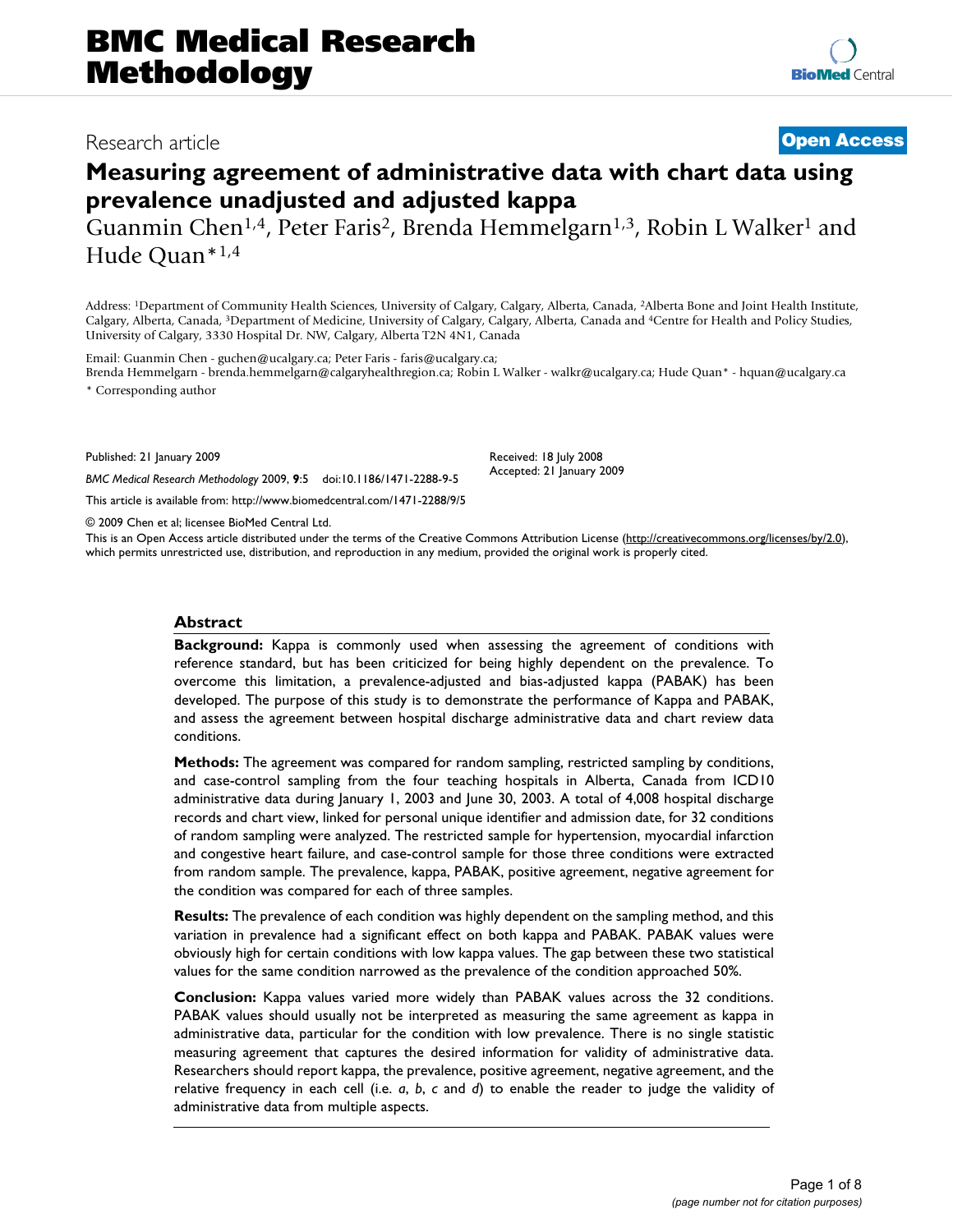# **Background**

Measuring validity, including content, construction, and criterion validity is a fundamental issue for medical research. In epidemiological studies, criterion validity (referred to simply as validity in this paper), is most widely used, and depends heavily on the criterion measurement. Ideally, the criterion should completely reflect the 'truth', and is commonly referred to as the 'gold standard'. Upon implementation of the 'gold standard', statistics of sensitivity, specificity, positive predictive value (PPV) and negative predictive value (NPV) are employed to quantify the validity of a measure that is being examined.

In the 'real' world, particularly in epidemiological studies, a 'gold standard' is rarely available, too difficult, or costly to establish. Therefore researchers often utilize proximate measures of the 'gold standard' as the criterion to assess validity. For example, the validity of medical conditions recorded in hospital discharge administrative data has been assessed by re-abstraction of inpatient charts by health professionals, as well as comparison with patient self-reported data. In these situations when there is no 'gold standard', the kappa statistic is commonly used to assess agreement for estimating "validity".

In 1960, based on the chance-corrected reliability of content analysis[1], Cohen developed the kappa statistic for evaluation of categorical data, which corrects or adjusts for the amount of agreement that can be expected to occur by chance alone[2]. Since its inception, kappa has been widely studied and critiqued (Table 1). One common criticism is that kappa is highly dependent on the prevalence of the condition in the population[3,4]. To overcome this limitation, several alternative methods for agreement have been investigated [5-8]. In 1993, Byrt et al[9] proposed a bias-adjusted and prevalence-adjusted kappa (PABAK) that assumes fifty percent prevalence of the condition, and absence of any bias. PABAK has been

**Table 1: Literature related to kappa**

employed in many pervious studies for agreement assessment [10-17]. Compared with kappa, PABAK reflects the ideal situation, and ignores the variation of prevalence across the conditions and bias presented in the "real" world. To demonstrate the performance of kappa and PABAK, we assessed the agreement between hospital discharge administrative data and chart review data conditions, considering that the prevalence of a condition varies by the sampling method employed. We analyzed kappa and PABAK in the following three sampling scenarios; 1) random sampling, 2) restricted sampling by conditions, and 3) case-control sampling.

# **Methods**

# *Random sample*

A total of 4,008 hospital discharge records were randomly selected from the four adult teaching hospitals in Alberta, Canada among admissions during January 1, 2003 and June 30, 2003. There were at least 1000 records from each hospital.

# *Defining conditions in ICD-10 administrative data*

Professional trained health record coders read through the patient' medical chart to assign International Classification of Disease 10th version (ICD-10) diagnoses that appropriately described the patient's hospitalization. Each discharge record contained a unique identification number for each admission, a patient chart number, and up to 16 diagnoses. We defined 32 conditions based on ICD-10 codes[18].

# *Defining conditions in chart data*

Charts of the randomly selected 4008 patients were located using the personal unique identifier and admission date. Two professionally trained reviewers completed a thorough chart review of 4008 patients through examining the chart cover page, discharge summaries, narrative summaries, pathology reports (including autopsy reports), trauma and resuscitation records, admission

| Author                                 | Main contribution                                                                                                                     |
|----------------------------------------|---------------------------------------------------------------------------------------------------------------------------------------|
| Cohen <sup>[2]</sup>                   | Investigate chance-corrected kappa agreement coefficient and its standard error, techniques for estimation,<br>and hypothesis testing |
| Cohen <sup>[27]</sup>                  | Provide weighted version of kappa for ordinal statistics                                                                              |
| Fleiss et al[28]                       | Investigate asymptotic variance formula for testing kappa and CI of kappa for general $m \times m$ table                              |
| Landis et al[29]                       | Provide arbitrarily the range of kappa value to the degree of agreement                                                               |
| Fleiss[30], Landis et al[31]           | Extended kappa for more than 2 raters, and multiple categories                                                                        |
| Bloch et al[5]                         | Investigate intraclass kappa and its CI estimation                                                                                    |
| Cicchetti et al[3], Feinstein et al[4] | Investigate the effect of bias and prevalence on kappa                                                                                |
| Barlow[32]                             | Investigate kappa statistics included covariates                                                                                      |
| Oden et al[33]                         | Extended the kappa for paired-data                                                                                                    |
| Byrt et al $[9]$                       | Introduced prevalence-adjusted bias-adjusted kappa                                                                                    |
| Vach[22]                               | The effects of prevalence and bias on kappa is negligible                                                                             |

*(page number not for citation purposes)*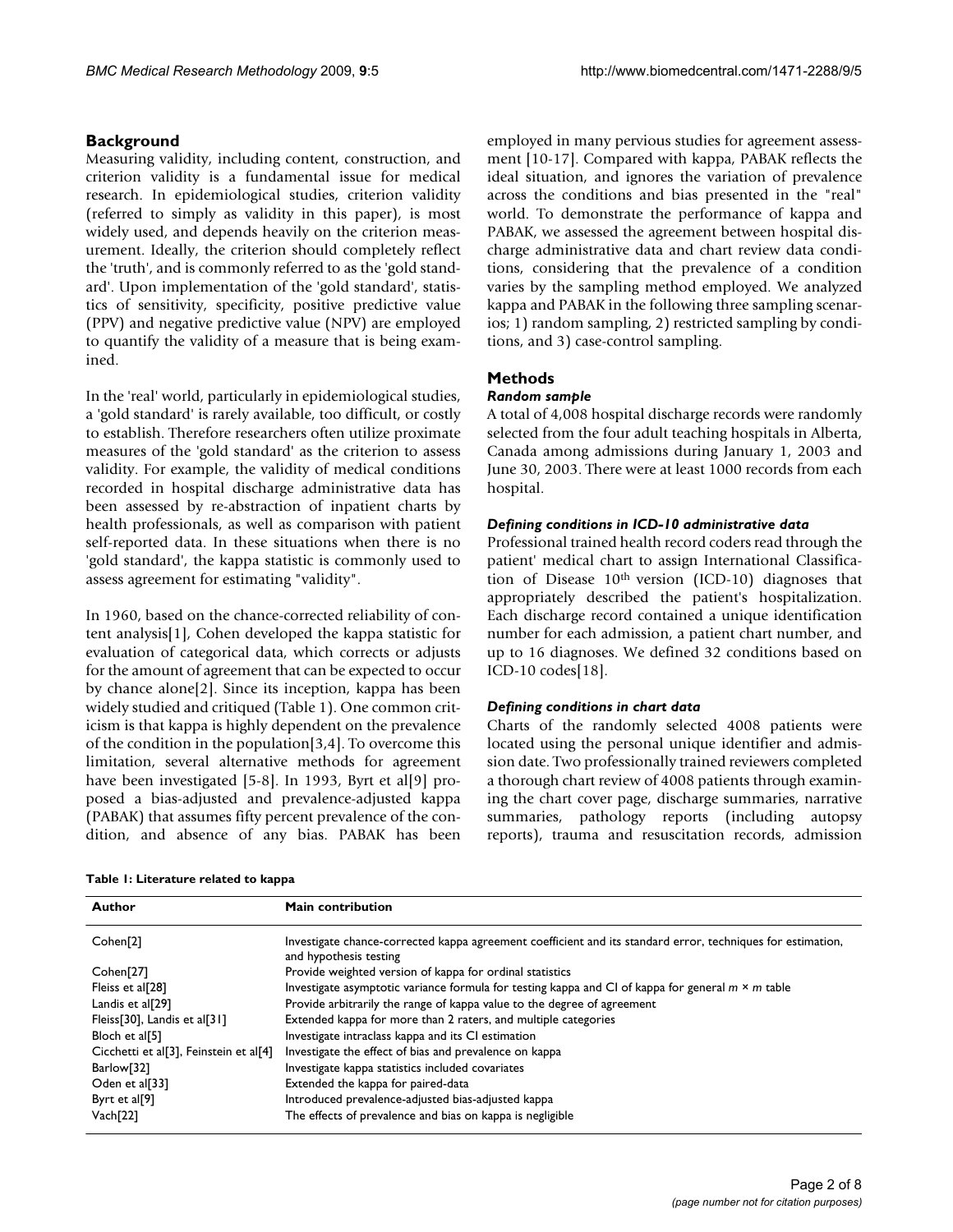notes, consultation reports, surgery/operative reports, anesthesia reports, physician daily progress notes, physician orders, diagnostic reports, and transfer notes for evidence of any of the 32 conditions. The process took approximately one hour for each chart.

### *Restricted sample*

We extracted records with any one of three conditions (i.e. hypertension, myocardial infarction and congestive heart failure) from the ICD-10 administrative data. Among 1126 records that met the criteria, there were 887 records with hypertension, 336 with myocardial infarction and 254 with congestive heart failure.

#### *Case-control sample*

We defined a case-control sample for each of the three specific conditions based on ICD-10 administrative data. The first sample included 887 records with hypertension and 887 randomly selected records among those without hypertension. Thus in total the sample for hypertension contained 1774 records. Using the same method, the second and third sample was generated for myocardial infarction and congestive heart failure. In total there were 672 records for myocardial infarction (336 with myocardial infarction, 336 without) and 508 records for congestive heart failure (254 with congestive heart failure and 254 records without).

#### *Statistical indices of agreement*

We calculated the prevalence of condition, kappa, PABAK statistic, positive agreement, negative agreement, observed agreement, and chance agreement for the condition in each of three samples. The definition of kappa and PABAK is:

$$
\kappa = \frac{I_0 - I_e}{1 - I_e}, \quad PABAK = 2I_0 - 1
$$

Where  $I_0$  and  $I_e$  is observed agreement and chance agreement, respectively.

The cross-classification for the results of the condition by two databases and the formulas for calculating agreement statistics can be found in Additional file 1. We calculated statistical values in the three samples, such as kappa. These refer to statistics for samples and do not refer to parameter values for populations although the sample statistics are used to estimate population values. Therefore, the statistical indices used in this paper refer to the statistical value for sample, not for population.

This study was approved by the ethics committee of University of Calgary, Canada

### **Results**

#### *Random sample for 32 conditions*

The statistical indices for agreement for the 32 conditions are presented in table 2. The prevalence of the conditions for ICD-10 administrative data ranged from 0.25% to 22.13%, whereas for chart review, it was from 0.60% to 30.19% among the 32 conditions. The variation for negative agreement was from 0.92 to 1.00, and from 0.21 to 0.84 for positive agreement. The kappa varied from 0.20 to 0.83, whereas for PABAK, it was from 0.72 to 0.99, with the PABAK value greater than kappa for all conditions in the sample. The difference between PABAK and kappa values ranged from 0.06 to 0.77. Hypertension and metastatic cancer had the lowest difference of 0.06, while blood loss anemia and coagulopathy had the most extreme difference of 0.77. The kappa and PABAK with the prevalence of 32 conditions illustrate in the figure 1.

#### *Restricted sample for select conditions*

The prevalence of hypertension, myocardial infarction and congestive heart failure for ICD-10 data increased from 22.13%, 8.38%, 6.34% in the randomly selected sample to 78.77%, 29.84% and 22.56% for restricted sample, respectively (see Table 3). The difference between PABAK and kappa values for hypertension, myocardial infarction and congestive heart failure was 0.09, 0.03 and 0.05, respectively that changed from 0.06, 0.18 and 0.18 for the random sample.

#### *Case-control sample for select conditions*

By design the prevalence for these three conditions for ICD-10 administrative data was 50%, both PABAK and kappa values for hypertension, myocardial infarction and congestive heart failure were 0.82, 0.88, and 0.89, resulting in a difference of 0 between these two indices.

#### **Discussion**

We investigated the performance of prevalence unadjusted (i.e. kappa) and adjusted statistical indices (i.e. PABAK) to assess agreement between administrative data and medical chart review data in a randomly selected sample for 32 conditions, as well as a restricted, and case-control sample for three select conditions (hypertension, myocardial infarction and congestive heart failure). Our results indicate that for the same condition the prevalence varies depending on the sampling method, and this variation affects both the kappa and PABAK statistic. We highlight that 1) kappa values varied more widely than PABAK values across the 32 conditions; 2) PABAK should usually not be interpreted as measuring the same agreement parameter as kappa in administrative data, particular for the condition with low prevalence; 3) the gap between these two statistical values for the same condition became narrowed with an increase of its prevalence and disappeared when the prevalence was fixed to 50%.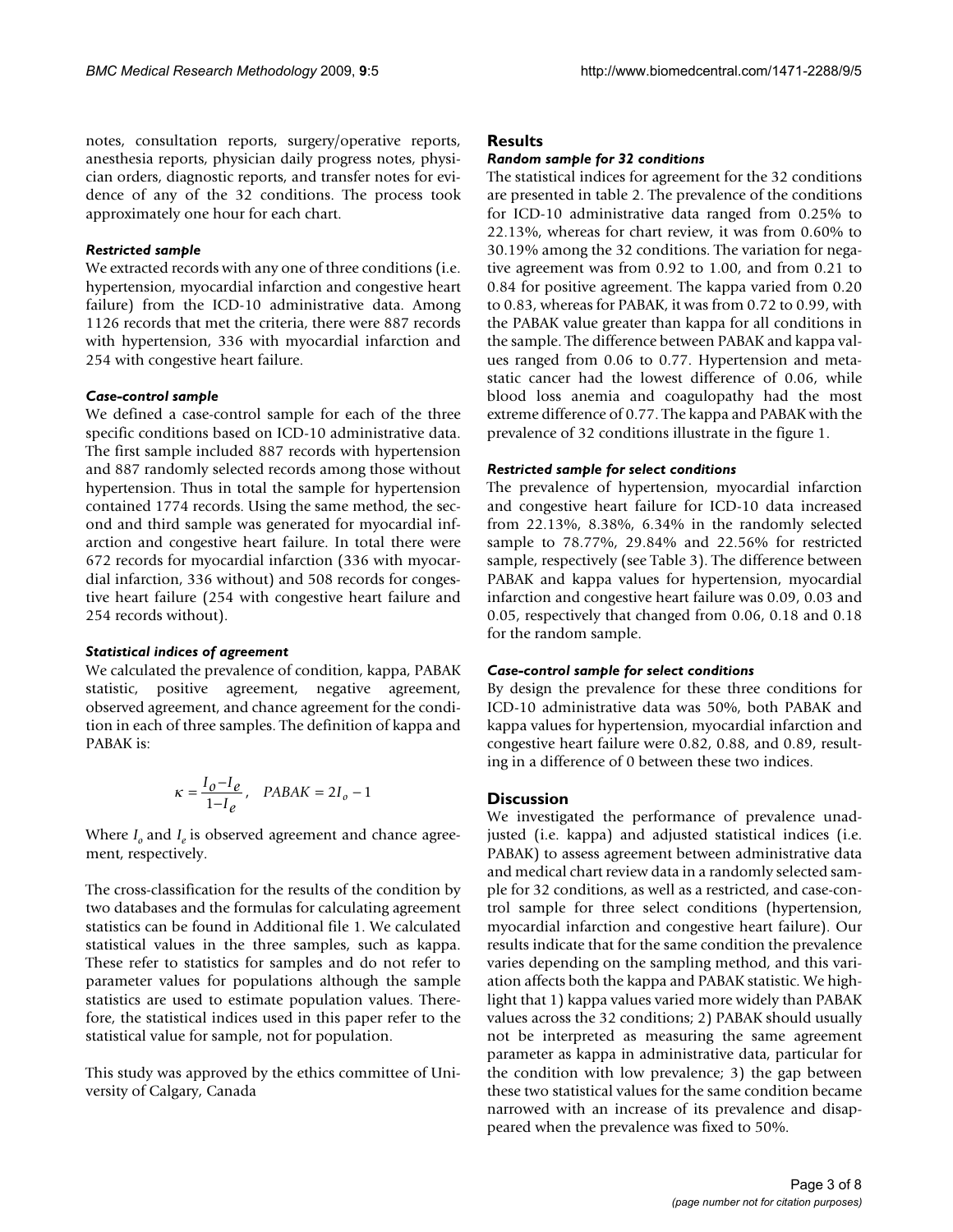|                                    | Chart $(+)$ % $p_1$ | ICD10 (+) $% p_2$ | $Charf(+)$<br>$ICD10(+)$ %,(a) | $Char(f.)$ ICD $10(+)$<br>$\mathscr{A}, (b)$ | $Chart(+)$ ICDI0(-)<br>$\%$ , $(c)$ | Chart(-) ICD10(-)<br>%, (d) | <b>PABAK</b> | Kappa | <b>Positive</b><br>agreement | <b>Negative</b><br>agreement |
|------------------------------------|---------------------|-------------------|--------------------------------|----------------------------------------------|-------------------------------------|-----------------------------|--------------|-------|------------------------------|------------------------------|
| Hypertension                       | 30.19               | 22.13             | 20.61                          | 1.52                                         | 9.58                                | 68.29                       | 0.78         | 0.72  | 0.79                         | 0.92                         |
| Diabetes without<br>complication   | 11.88               | 10.18             | 9.01                           | 1.17                                         | 2.87                                | 86.95                       | 0.92         | 0.79  | 0.82                         | 0.98                         |
| Cardiac arrhythmias                | 21.80               | 9.10              | 8.50                           | 0.60                                         | 13.30                               | 77.60                       | 0.72         | 0.48  | 0.55                         | 0.92                         |
| Chronic pulmonary<br>disease       | 15.00               | 8.71              | 7.91                           | 0.80                                         | 7.09                                | 84.21                       | 0.84         | 0.63  | 0.67                         | 0.96                         |
| Myocardial infarction              | 12.75               | 8.38              | 7.83                           | 0.55                                         | 4.92                                | 86.70                       | 0.89         | 0.71  | 0.74                         | 0.97                         |
| Solid tumor without<br>metastasis  | 9.51                | 7.44              | 4.37                           | 3.07                                         | 5.14                                | 87.43                       | 0.84         | 0.47  | 0.52                         | 0.96                         |
| Congestive heart<br>failure        | 8.33                | 6.34              | 5.71                           | 0.62                                         | 2.62                                | 91.04                       | 0.94         | 0.76  | 0.78                         | 0.98                         |
| Depression                         | 11.90               | 5.84              | 5.34                           | 0.50                                         | 6.56                                | 87.60                       | 0.86         | 0.57  | 0.60                         | 0.96                         |
| Fluid and electrolyte<br>disorders | 11.05               | 5.61              | 4.02                           | 1.60                                         | 7.04                                | 87.35                       | 0.83         | 0.44  | 0.48                         | 0.95                         |
| Renal failure                      | 3.99                | 4.89              | 3.14                           | 1.75                                         | 0.85                                | 94.26                       | 0.95         | 0.69  | 0.71                         | 0.99                         |
| Alcohol abuse                      | 7.36                | 4.59              | 3.84                           | 0.75                                         | 3.52                                | 91.89                       | 0.91         | 0.62  | 0.64                         | 0.98                         |
| Cerebrovascular<br>disease         | 8.13                | 4.54              | 3.77                           | 0.77                                         | 4.37                                | 91.09                       | 0.90         | 0.57  | 0.59                         | 0.97                         |
| Metastatic cancer                  | 4.42                | 4.12              | 3.57                           | 0.55                                         | 0.85                                | 95.03                       | 0.97         | 0.83  | 0.84                         | 0.99                         |
| Hypothyroidism                     | 8.83                | 3.72              | 3.47                           | 0.25                                         | 5.36                                | 90.92                       | 0.89         | 0.53  | 0.55                         | 0.97                         |
| Valvular disease                   | 6.96                | 3.54              | 2.84                           | 0.70                                         | 4.12                                | 92.34                       | 0.90         | 0.52  | 0.54                         | 0.97                         |
| Drug abuse                         | 4.92                | 2.82              | 2.30                           | 0.52                                         | 2.62                                | 94.56                       | 0.94         | 0.58  | 0.59                         | 0.98                         |
| Peripheral vascular<br>disease     | 4.27                | 2.82              | 1.85                           | 0.97                                         | 2.42                                | 94.76                       | 0.93         | 0.51  | 0.52                         | 0.98                         |
| Diabetes with<br>complication      | 2.74                | 2.57              | 1.62                           | 0.95                                         | 1.12                                | 96.31                       | 0.96         | 0.60  | 0.61                         | 0.99                         |
| Dementia                           | 3.32                | 2.40              | 2.22                           | 0.17                                         | 1.10                                | 96.51                       | 0.97         | 0.77  | 0.78                         | 0.99                         |
| Liver disease                      | 5.04                | 2.40              | 2.05                           | 0.35                                         | 2.99                                | 94.61                       | 0.93         | 0.54  | 0.55                         | 0.98                         |
| Obesity                            | 8.31                | 1.85              | 1.55                           | 0.30                                         | 6.76                                | 91.39                       | 0.86         | 0.28  | 0.30                         | 0.96                         |
| Psychoses                          | 2.89                | 1.82              | 1.65                           | 0.17                                         | 1.25                                | 96.93                       | 0.97         | 0.69  | 0.70                         | 0.99                         |
| Coagulopathy                       | 7.71                | 1.80              | 1.07                           | 0.72                                         | 6.64                                | 91.57                       | 0.85         | 0.20  | 0.23                         | 0.96                         |
| Pulmonary circulation<br>disorders | 2.69                | 1.62              | 1.00                           | 0.62                                         | 1.70                                | 96.68                       | 0.95         | 0.45  | 0.46                         | 0.99                         |
| Rheumatic disease                  | 2.59                | 1.42              | 1.37                           | 0.05                                         | 1.22                                | 97.36                       | 0.97         | 0.68  | 0.68                         | 0.99                         |
| Deficiency anemia                  | 1.90                | 1.42              | 0.57                           | 0.85                                         | 1.32                                | 97.26                       | 0.96         | 0.34  | 0.35                         | 0.99                         |
| Hemiplegia or<br>paraplegia        | 1.55                | 1.40              | 0.82                           | 0.57                                         | 0.72                                | 97.88                       | 0.97         | 0.55  | 0.56                         | 0.99                         |
| Peptic ulcer disease               | 2.52                | 1.30              | 1.00                           | 0.30                                         | 1.52                                | 97.18                       | 0.96         | 0.52  | 0.52                         | 0.99                         |
| Weight loss                        | 3.74                | 0.85              | 0.47                           | 0.37                                         | 3.27                                | 95.88                       | 0.93         | 0.19  | 0.21                         | 0.98                         |
| Lymphoma                           | 1.02                | 0.82              | 0.65                           | 0.17                                         | 0.37                                | 98.80                       | 0.99         | 0.70  | 0.70                         | 1.00                         |
| Blood loss anemia                  | 1.12                | 0.62              | 0.20                           | 0.42                                         | 0.92                                | 98.45                       | 0.97         | 0.22  | 0.23                         | 0.99                         |
| AIDS/HIV                           | 0.60                | 0.25              | 0.25                           | 0.00                                         | 0.35                                | 99.40                       | 0.99         | 0.59  | 0.59                         | 1.00                         |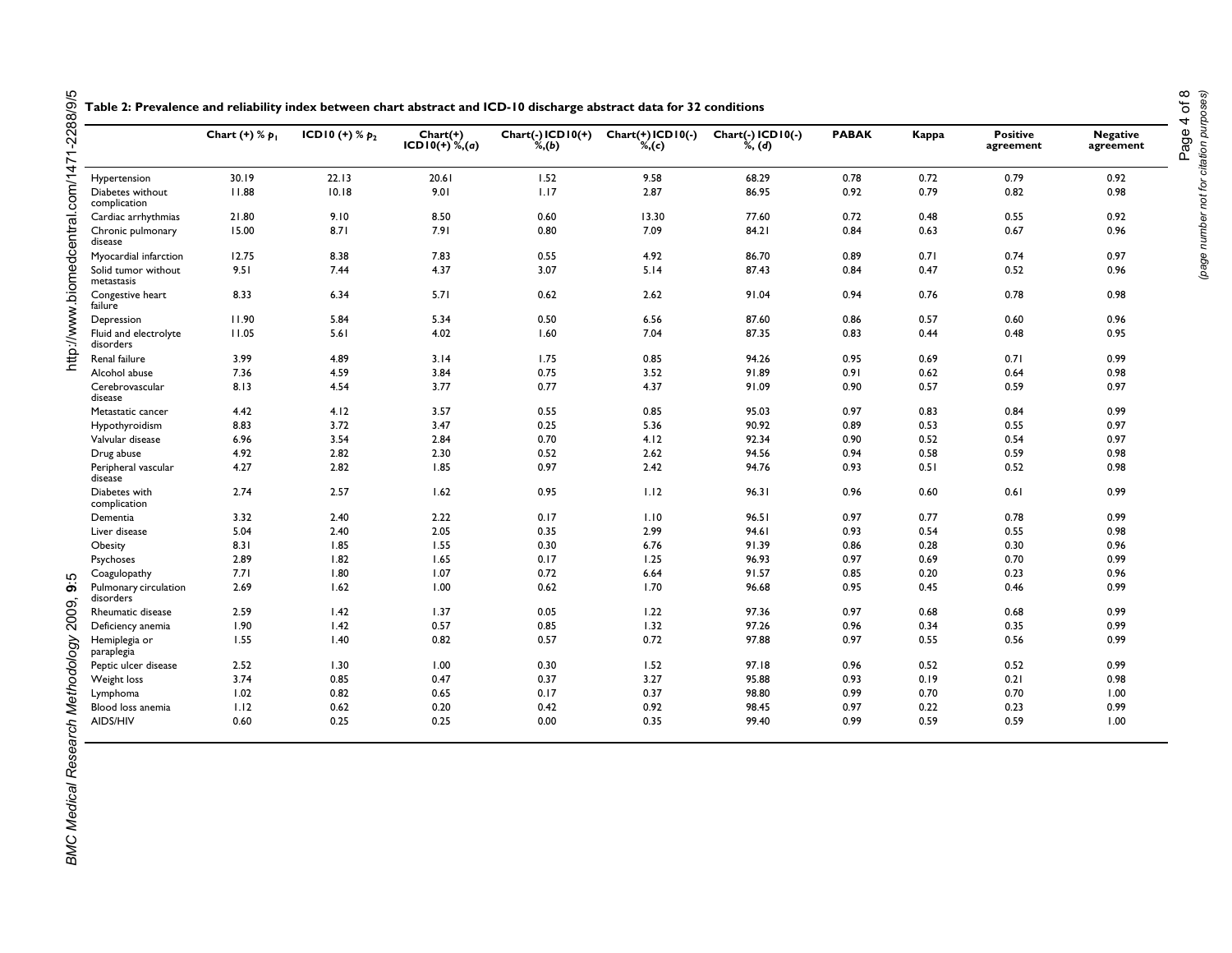The sampling method employed has a significant effect on the assessment of validity. Currently, random sample, restricted sample, and case-control sample are popularly used in validity study for administrative data [19-21]. In our study, the kappa value for hypertension is 0.72 for random sample and 0.69 for restricted sample. Previous studies indicate that kappa value is highly dependent on the prevalence of the condition[3,4]. The prevalence of hypertension is 22.13% for the random sample and 78.77% for the restricted sample in this study. Therefore, the difference of kappa value for hypertension might be caused by the different prevalence between random and restricted samples. The sampling method also impacted the PABAK value, with the PABAK value varying by type of sampling method. By definition the PABAK assumes the prevalence is 50% with zero bias[6]; its value only depends on the observed agreement[9]. It reaches to 0.82 for case-control sample when prevalence of hypertension is 50%. These findings are consistent with Vach's[22] report based on the hypothetical sample. In order to overcome the effect of prevalence on kappa value, some researchers advocate using a balance sample and avoiding kappa to assess validity of conditions with low or very high prevalence [3,4,9,23]. A potential reason for the variation in PABAK by sampling methods is due to the change in observed agreement, which was a result of the variation in prevalence estimates by sampling methods. Interpretation of validation study results should therefore consider sampling effect and the disease prevalence.

Kappa is sensitive to the prevalence of a condition defined from administrative data. Agresti's study[24] investigated the influence of prevalence on kappa, and compared the kappa values from populations with different prevalence. Vach's[22] study indicated the kappa is highest when prevalence equals 50%. In reality, nearly all diseases have prevalence lower than 50% in populations. Case-control study design (1:1 matching) automatically maximizes kappa value. In our study, kappa for hypertension in the case-control sample of 0.82 was higher than that in the random sample of 0.72. Therefore, caution should be used in interpreting kappa for case-control studies.

In this study, we compared performance of kappa and PABAK in measuring agreement between administrative data and chart review data but were unable to determine which statistic measures agreement more accurately and reliably. The reason is that we could not establish parameter of 'true' validity of administrative data. However, assessment of these two statistics through administrative data coding practice (i.e. face-validity) demonstrates that PABAK values should usually not be interpreted as meas-



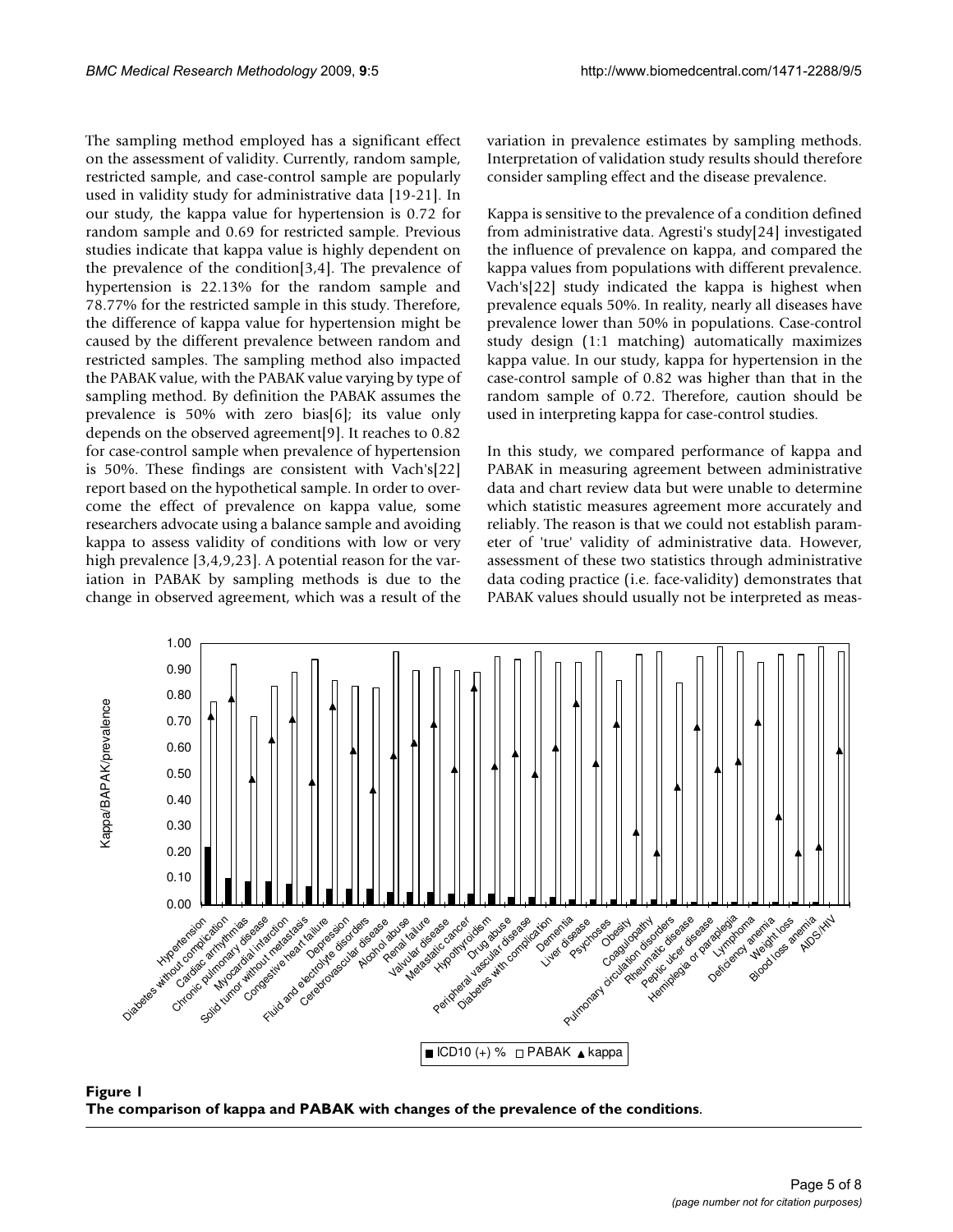|                                | Chart $(+)$<br>$p_1, %$ | $ICDI0 (+)$<br>$p_2,$ % | $Chart(+)$<br>$ICDI0(+)$<br>(a), % | Chart(-)<br>$ICDI0(+)$<br>$(b),\%$ | $Chart(+)$<br>$ICDI0(-)$ (c), | Chart(-)<br>$ICDIO(-)$<br>$(d),\%$ | <b>Positive</b><br>agreement | <b>Negative</b><br>agreement | <b>PABAK</b> | Kappa | (PABAK-<br>kappa) | <b>Observed</b><br>agreement<br>$(I_0)$ | Chance<br>agreement<br>$(l_e)$ |
|--------------------------------|-------------------------|-------------------------|------------------------------------|------------------------------------|-------------------------------|------------------------------------|------------------------------|------------------------------|--------------|-------|-------------------|-----------------------------------------|--------------------------------|
| Random<br>sample               |                         |                         |                                    |                                    |                               |                                    |                              |                              |              |       |                   |                                         |                                |
| Hypertensi<br>on               | 30.19                   | 22.13                   | 20.61                              | 1.52                               | 9.58                          | 68.29                              | 0.79                         | 0.92                         | 0.78         | 0.72  | 0.06              | 0.89                                    | 0.61                           |
| Myocardial<br>infarction       | 12.75                   | 8.38                    | 7.83                               | 0.55                               | 4.92                          | 86.70                              | 0.74                         | 0.97                         | 0.89         | 0.71  | 0.18              | 0.95                                    | 0.81                           |
| Congestive<br>heart<br>failure | 8.33                    | 6.34                    | 5.71                               | 0.62                               | 2.62                          | 91.04                              | 0.78                         | 0.98                         | 0.94         | 0.76  | 0.18              | 0.97                                    | 0.86                           |
| <b>Restricted</b><br>sample#   |                         |                         |                                    |                                    |                               |                                    |                              |                              |              |       |                   |                                         |                                |
| Hypertensi<br>on               | 78.51                   | 78.77                   | 73.36                              | 5.42                               | 5.15                          | 16.07                              | 0.93                         | 0.75                         | 0.78         | 0.69  | 0.09              | 0.89                                    | 0.66                           |
| Myocardial<br>infarction       | 37.92                   | 29.84                   | 27.89                              | 1.95                               | 10.04                         | 60.12                              | 0.82                         | 0.91                         | 0.76         | 0.73  | 0.03              | 0.88                                    | 0.55                           |
| Congestive<br>heart<br>failure | 25.58                   | 22.56                   | 20.34                              | 2.22                               | 5.24                          | 72.20                              | 0.85                         | 0.95                         | 0.85         | 0.80  | 0.05              | 0.93                                    | 0.63                           |
| Case-control<br>sample\$       |                         |                         |                                    |                                    |                               |                                    |                              |                              |              |       |                   |                                         |                                |
| Hypertensi<br>on               | 52.20                   | 50.00                   | 46.56                              | 3.44                               | 5.64                          | 44.36                              | 0.91                         | 0.91                         | 0.82         | 0.82  | 0.00              | 0.91                                    | 0.50                           |
| Myocardial<br>infarction       | 49.70                   | 50.00                   | 46.73                              | 3.27                               | 2.98                          | 47.02                              | 0.94                         | 0.94                         | 0.88         | 0.88  | 0.00              | 0.94                                    | 0.50                           |
| Congestive<br>heart<br>failure | 45.47                   | 50.00                   | 45.08                              | 4.92                               | 0.39                          | 49.61                              | 0.94                         | 0.95                         | 0.89         | 0.89  | 0.00              | 0.95                                    | 0.50                           |

**Table 3: Prevalence and reliability index between chart abstract and ICD-10 discharge abstract data for 3 select conditions, by sampling method**

#: The sample restricted to the condition of hypertension, myocardial infarction, and congestive heart failure

\$: Condition chosen first, with random selection of controls without the condition of interest.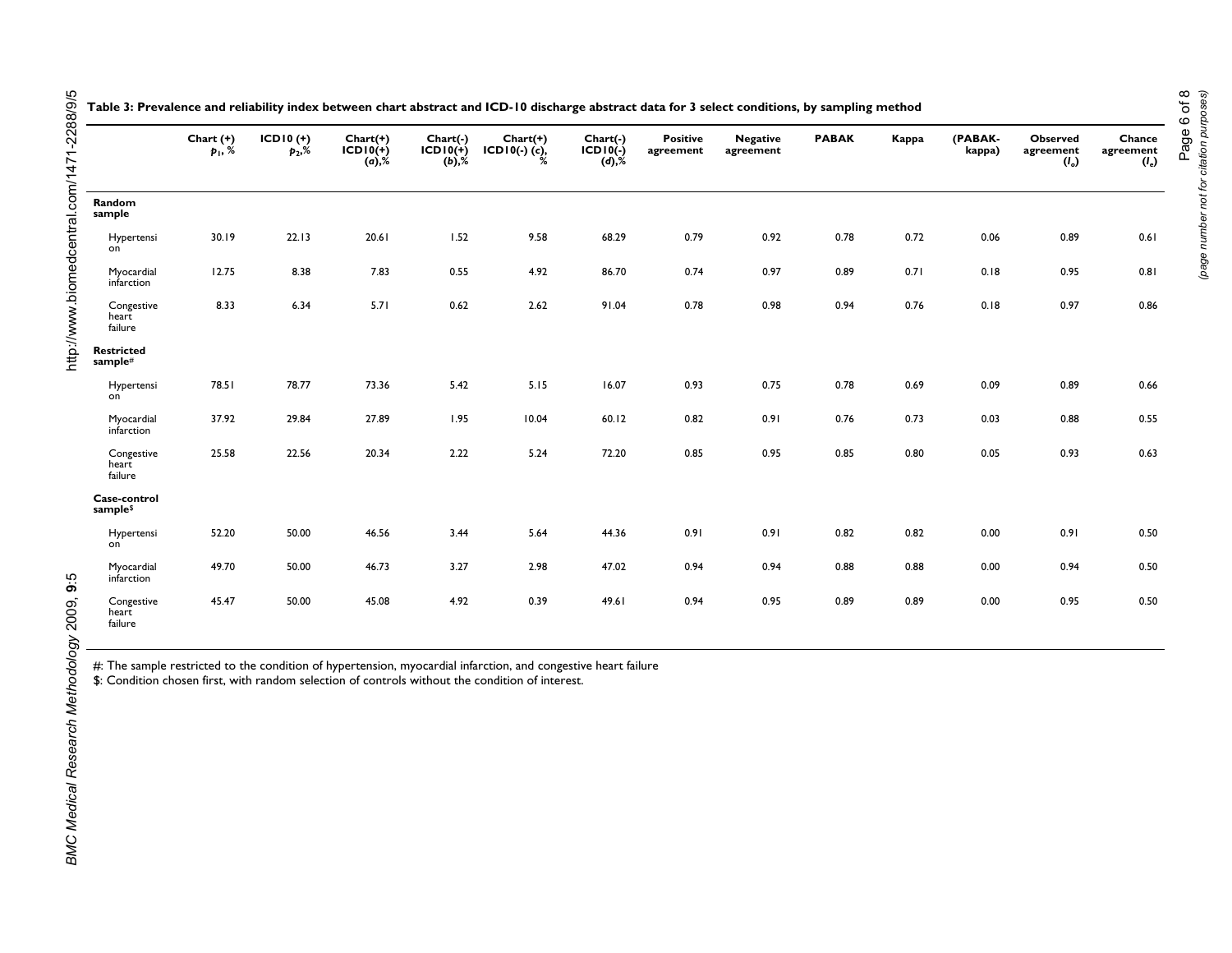uring the same agreement parameter as kappa, particular for the condition with low prevalence. In our random sample, PABAK value ranged from 0.72 to 0.99 among 32 conditions, indicating a high degree of "validity" for administrative data in recording these conditions. The high PABAK value for obesity and weight loss are examples (0.96 for both conditions) that question the PABAK validity. Administrative data coding guideline and practice[25] instructs coders not to code these conditions even if they are documented in charts because they may not affect length of stay, healthcare or therapeutic treatment. Additionally, coders may intentionally not code these conditions due to the limited amount of time given to code each chart. Therefore, these two conditions generally have very poor validity in administrative data. The fact is revealed by the very poor positive agreement (0.30 for obesity and 0.21 for weight loss, respectively) and kappa value (0.20 and 0.28). PABAK assumes the bias is absent and the prevalence is 50%. However, when bias presented and the prevalence departed from 50%, the PABAK value and kappa value are inconsistence.

Bias also has an effect on the kappa values. Bias is the extent to which there is disagreement on the proportion of positive (or negative) cases and is reflected in a difference between *b* and *c* (see Additional file 1)[26]. The kappa value is higher for a large bias, while the kappa value is lower for lower or absent bias[9]. In our study, the value of *b* and *c* changed for the same condition in the different samples. For myocardial infarction, the value of *b* and *c* was 0.55% and 4.92% in the random sample, respectively, whereas it was 1.95% and 10.04% in the restricted sample. Furthermore, the prevalence of the condition also changed from 8.38% for random sample, and 29.84% for restricted sample, respectively. According to the definition of kappa, it is obvious that the changes of prevalence have the effect on kappa. For the restricted sample, both the difference of *b* and *c*, and the prevalence of myocardial infarction are higher compared to the random sample. This partly explains why the kappa value is higher in the restricted sample than those in the random sample.

Our study at least has two limitations. Firstly, we cannot capture the 'true' value of the kappa for the conditions in the administrative data in our study. Therefore, the difference between the 'true' value and estimated value of kappa, and their changes due to the variation of prevalence, cannot be evaluated. Secondly, we employed chart data extracted by reviewers as a 'gold standard' to assess the validity of ICD-10 data. Such a criterion standard depends on the quality of charts.

# **Conclusion**

Our study indicates the prevalence of conditions varies depending on the sampling method employed, and these changes have an effect on kappa and PABAK. Although PABAK theoretically adjusts for prevalence, this statistic may be high to evaluate the agreements between two data sources, and may result in misleading conclusion. Although no single agreement statistic can capture the desired information, we encourage researchers to report kappa, the prevalence, positive agreement, negative agreement, and the relative frequency of in each cell (i.e. *a*, *b*, *c* and *d*) to permit readers to judge the validity of administrative data from multiple aspects.

# **Competing interests**

The authors declare that they have no competing interests.

# **Authors' contributions**

GC involved in study design, performed statistical analysis, interpreted the results and drafted the manuscript. PF and BH participated in the study design and interpretation of the results. RB involved in interpretation of the results and participated in preparation the manuscripts. HQ conceived the study, participated in its design and interpreted results. All authors read and approved the final manuscript.

# **Acknowledgements**

This study data collection was supported by an operating grant from the Canadian Institutes of Health Research, Canada. Drs Hemmelgarn and Quan are supported by a Population Health Investigator Award from the Alberta Heritage Foundation for Medical Research and by a New Investigator Award from the Canadian Institutes of Health Research, Canada.

#### **References**

- 1. Scott WA: **Reliability of content analysis: The case of nominal scale coding.** *Public Opinion Quart* 1955, **19:**321-353.
- 2. Cohen J: **A coefficients of agreement for nominal scales.** *Edu and Psych Meas* 1960, **20:**37-46.
- 3. Cicchetti DV, Feinstein AR: **[High agreement but low kappa: II.](http://www.ncbi.nlm.nih.gov/entrez/query.fcgi?cmd=Retrieve&db=PubMed&dopt=Abstract&list_uids=2189948) [Resolving the paradoxes.](http://www.ncbi.nlm.nih.gov/entrez/query.fcgi?cmd=Retrieve&db=PubMed&dopt=Abstract&list_uids=2189948)** *J Clin Epidemiol* 1990, **43(6):**551-558.
- 4. Feinstein AR, Cicchetti DV: **[High agreement but low kappa: I.](http://www.ncbi.nlm.nih.gov/entrez/query.fcgi?cmd=Retrieve&db=PubMed&dopt=Abstract&list_uids=2348207) [The problems of two paradoxes.](http://www.ncbi.nlm.nih.gov/entrez/query.fcgi?cmd=Retrieve&db=PubMed&dopt=Abstract&list_uids=2348207)** *J Clin Epidemiol* 1990, **43(6):**543-549.
- 5. Bloch DA, Kraemer HC: **[2 × 2 kappa coefficients: measures of](http://www.ncbi.nlm.nih.gov/entrez/query.fcgi?cmd=Retrieve&db=PubMed&dopt=Abstract&list_uids=2655731) [agreement or association.](http://www.ncbi.nlm.nih.gov/entrez/query.fcgi?cmd=Retrieve&db=PubMed&dopt=Abstract&list_uids=2655731)** *Biometrics* 1989, **45(1):**269-287.
- 6. Hoehler FK: **[Bias and prevalence effects on kappa viewed in](http://www.ncbi.nlm.nih.gov/entrez/query.fcgi?cmd=Retrieve&db=PubMed&dopt=Abstract&list_uids=10812322) [terms of sensitivity and specificity.](http://www.ncbi.nlm.nih.gov/entrez/query.fcgi?cmd=Retrieve&db=PubMed&dopt=Abstract&list_uids=10812322)** *J Clin Epidemiol* 2000, **53(5):**499-503.
- 7. Lantz CA, Nebenzahl E: **[Behavior and interpretation of the](http://www.ncbi.nlm.nih.gov/entrez/query.fcgi?cmd=Retrieve&db=PubMed&dopt=Abstract&list_uids=8621993) [kappa statistic: resolution of the two paradoxes.](http://www.ncbi.nlm.nih.gov/entrez/query.fcgi?cmd=Retrieve&db=PubMed&dopt=Abstract&list_uids=8621993)** *J Clin Epidemiol* 1996, **49(4):**431-434.
- 8. Soeken KL, Prescott PA: **[Issues in the use of kappa to estimate](http://www.ncbi.nlm.nih.gov/entrez/query.fcgi?cmd=Retrieve&db=PubMed&dopt=Abstract&list_uids=3736144) [reliability.](http://www.ncbi.nlm.nih.gov/entrez/query.fcgi?cmd=Retrieve&db=PubMed&dopt=Abstract&list_uids=3736144)** *Med Care* 1986, **24(8):**733-741.
- 9. Byrt T, Bishop J, Carlin JB: **[Bias, prevalence and kappa.](http://www.ncbi.nlm.nih.gov/entrez/query.fcgi?cmd=Retrieve&db=PubMed&dopt=Abstract&list_uids=8501467)** *J Clin Epidemiol* 1993, **46(5):**423-429.
- 10. Mak HKF, Yau KKW, Chan BPL: **Prevalence-adjusted Biasadjusted {kappa} Values as Additional Indicators to Measure Observer Agreement [letter].** *Radiology* 2004, **232(1):**302 a-303.
- 11. Mak HKF, Yau KKW, Khong P-L, Ching ASC, Cheng P-W, Au-Yeung PKM, Pang PKM, Wong KCW, Chan BPL: **[Hypodensity of > 1/3](http://www.ncbi.nlm.nih.gov/entrez/query.fcgi?cmd=Retrieve&db=PubMed&dopt=Abstract&list_uids=12690213) Middle Cerebral Artery Territory Versus Alberta Stroke Programme Early CT Score (ASPECTS): Comparison of [Two Methods of Quantitative Evaluation of Early CT](http://www.ncbi.nlm.nih.gov/entrez/query.fcgi?cmd=Retrieve&db=PubMed&dopt=Abstract&list_uids=12690213) Changes in Hyperacute Ischemic Stroke in the Community [Setting.](http://www.ncbi.nlm.nih.gov/entrez/query.fcgi?cmd=Retrieve&db=PubMed&dopt=Abstract&list_uids=12690213)** *Stroke* 2003, **34(5):**1194-1196.